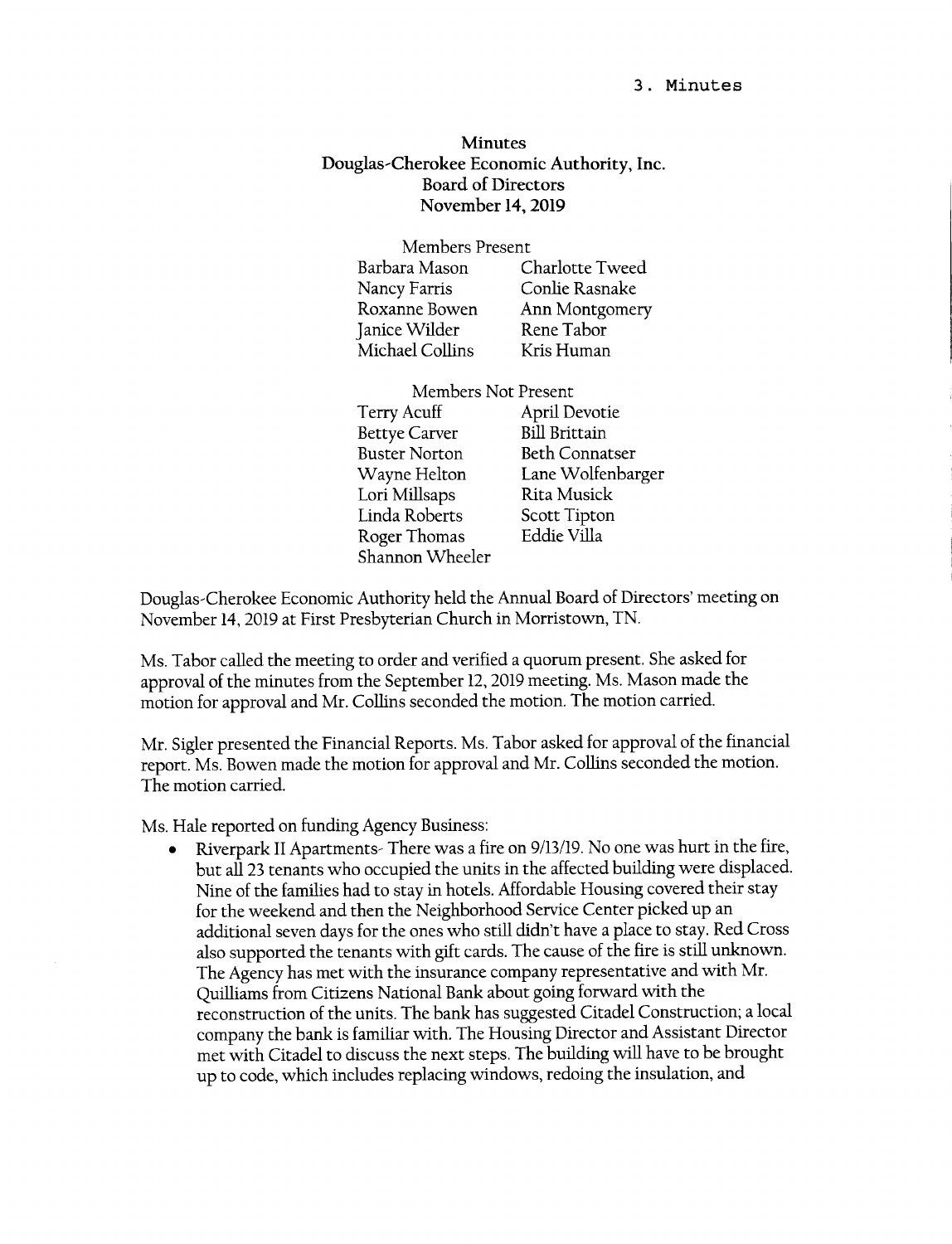installing a sprinkler system. The insurance policy will cover the upgrades and repairs.

- College Park Apartments- There was a fire on 10/11/19. Unfortunately, one tenant passed away. Since there was a death, the State came in to do an investigation, as well as the City of Morristown. There are four units in the building affected, so the other 3 tenants had to leave their apartments. Until the investigation was completed and the units cleaned, those tenants were displaced. Red Cross helped those tenants and provided preloaded gift cards. The Agency did receive a letter from an attorney asking us not to start clean up after local and state fire investigations until his client could have investigators come in. However, the client did not follow through. We have a bid for repairs for \$55,279.41. This included three apartments and the common roof. This is from the same company that will be completing the work at Riverpark IL
- . College Park Apartments-Foundation work. As discussed at a previous Board meeting, the foundations of three buildings need repaired. We now have a bid. The bid is for three buildings and is a total of \$47,500 (includes 30 helical piers) which will be paid out of the complex's Reserve for Replacement account. \*
- Old Saybrook Apartments- There are water issues due to a tenant, who was under eviction notice, leaving the water running in his bath tub in an upper apartment. The insurance claim was submitted 11/4/2019. The claim will probably be around \$40,000.

Ms. Tabor asked for approval of the Agency Business, including the foundation repairs at College Park. Ms. Farris made the motion for approval and Mr. Collins seconded the motion. The motion carried.

Ms. Haie reported on Funding Applications/Program Updates:

- SRAE Union Co. Proposal was not funded.
- o Exploring the possibility of writing a SRAE proposal for Monroe Co.
- o Tapesrry Grant- Agency will be the fiscal agent. This grant assists with a home for women in the Jail to Work program.
- LIHEAP Operation Plan was approved.
- Community Action Plan was approved.
- East TN Foundation has provided funding for the Angel Tree program for several of the Agency's Head Start programs.

The Executive Committee discussed/reviewed:

SNP Kitchen- Strip of land next to the kitchen. Via phone calls to the Executive Committee at the end of October- all agreed to allowing the City of Morristown to abandon the land and DCEA sign ownership of the strip of land over to the Hamblen County School System to build a right-of-way to the practice field they will be building behind the Senior Center. When the City abandons the right-ofway, the Agency will own half the width of it (approx. 25' x I52' deep). The Agency has requested the School System pave a turn off from their paved entrance into our parking lot and also pave a strip into the lot to get past the currenr busted concrete. After the School System completes the paving, the